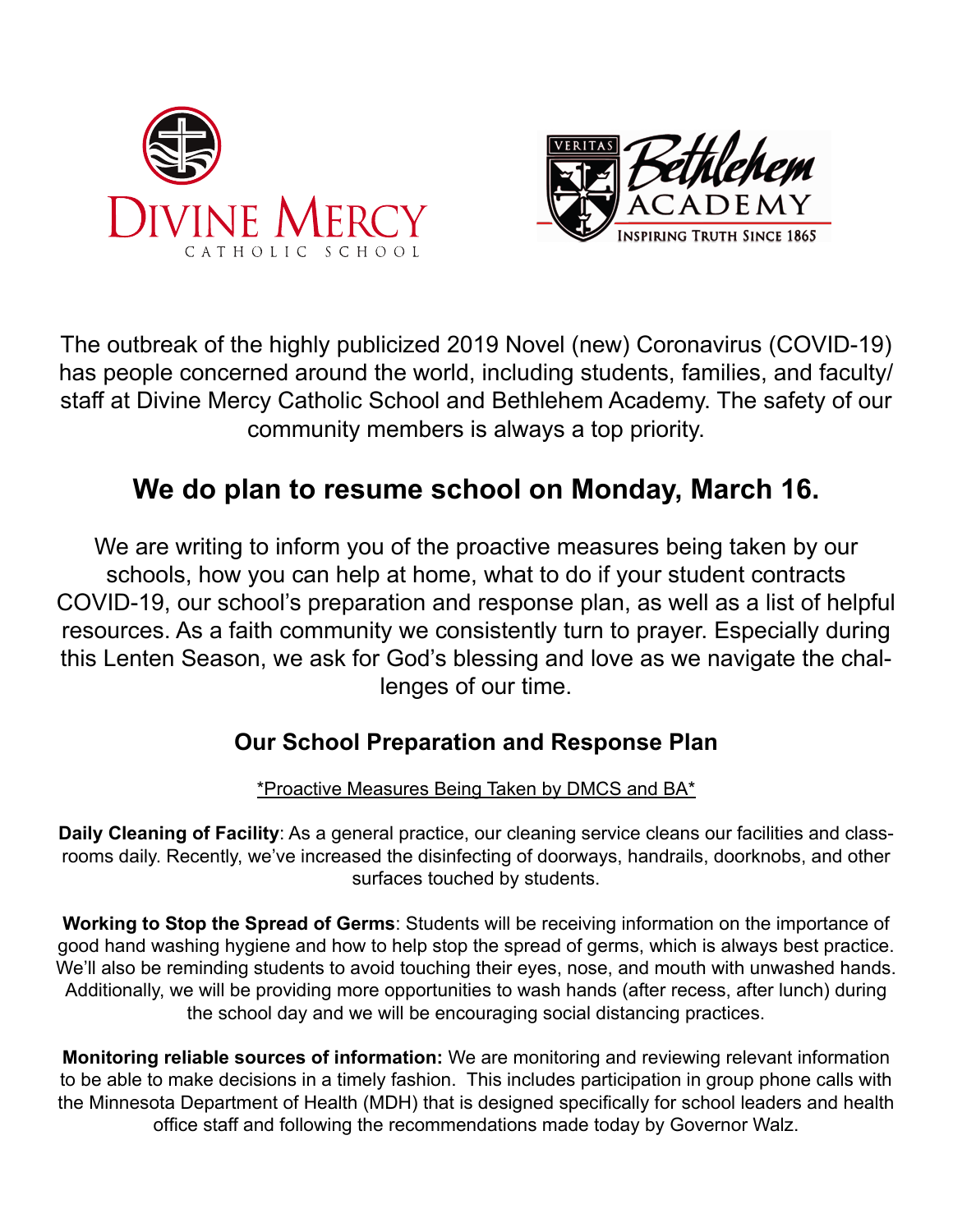**Review of Events, Gatherings, and School-Sponsored Field Trips**: At this time, all plans for any events or gatherings hosted by Divine Mercy and Bethlehem Academy are being evaluated based on the guidelines provided by the Minnesota Department of Health (MDH). We will continue to monitor new information and make decisions accordingly.

-School will proceed as normal beginning Monday, March 16th.

- -The 10th & 11th grade retreat scheduled for Thursday, March 19 is postponed
- -The DMCS Scholarship Dinner scheduled for March 20 is postponed.
- -There will be no Bethlehem Academy games and scrimmages for baseball, fastpitch softball, track and golf until at least April 6. Teams will practice as usual.
- -Field trips will be approved on an individual basis as information becomes more available.

**Ongoing Communication**: We will continue to update our families, students, and faculty/staff via email and phone in the coming weeks and months as the situation evolves.

**Team of Advisors**: School leadership will continue to consult as the situation evolves and decisions need to be made. Our team of advisors includes leadership from each school, our school nurse and parish leaders. In addition, the Archdiocese of St. Paul and Minneapolis is providing support and resources.

## **What Parents/Guardians and Staff Can Do to Help**

**Help Stop the Spread of Germs**: As with any infectious illness, we encourage you and your family to try to avoid close contact with people who are sick, cover your cough, avoid touching your eyes, nose, and mouth, and wash your hands often with soap and water for at least 20 seconds.

**Stay Home If Sick**: As always, DMCS & BA recommends that people stay home when sick. These recommendations are especially important during cold and flu season. This not only protects the individual, but others who may come in contact with them. As usual, parents are asked to call the office if your children will be absent from school. Please indicate if your student has flu-like symptoms, including a fever. If you feel your child has an underlying condition that puts them in the high-risk category, please reach out to us. We will help support you during this time.

**Travel Guidelines**: So we can appropriately monitor the potential impacts of this evolving virus, please let the school office know if you have upcoming international travel plans. In general, ensure you review and follow the guidelines that have been published by the CDC. Please pay special attention to CDC protocols for those who have visited a "High Risk Country." **It is important to be aware that if you or your student(s) has traveled in the past 14 days to High Risk Countries, you must notify the school office immediately and NOT return to school pending further instruction**. This directive is regardless of whether you or anyone in your household is experiencing symptoms. If you traveled over spring break, please monitor health daily (take temperature readings twice a day and note any other health concerns).

#### **Avoid sharing food, utensils, glasses, water bottles, lip balm, and other things that could pass viruses.**

**Learn more about the virus from reliable sources**: Read about COVID-19 symptoms on the MDH website listed below and review information being provided by the CDC.